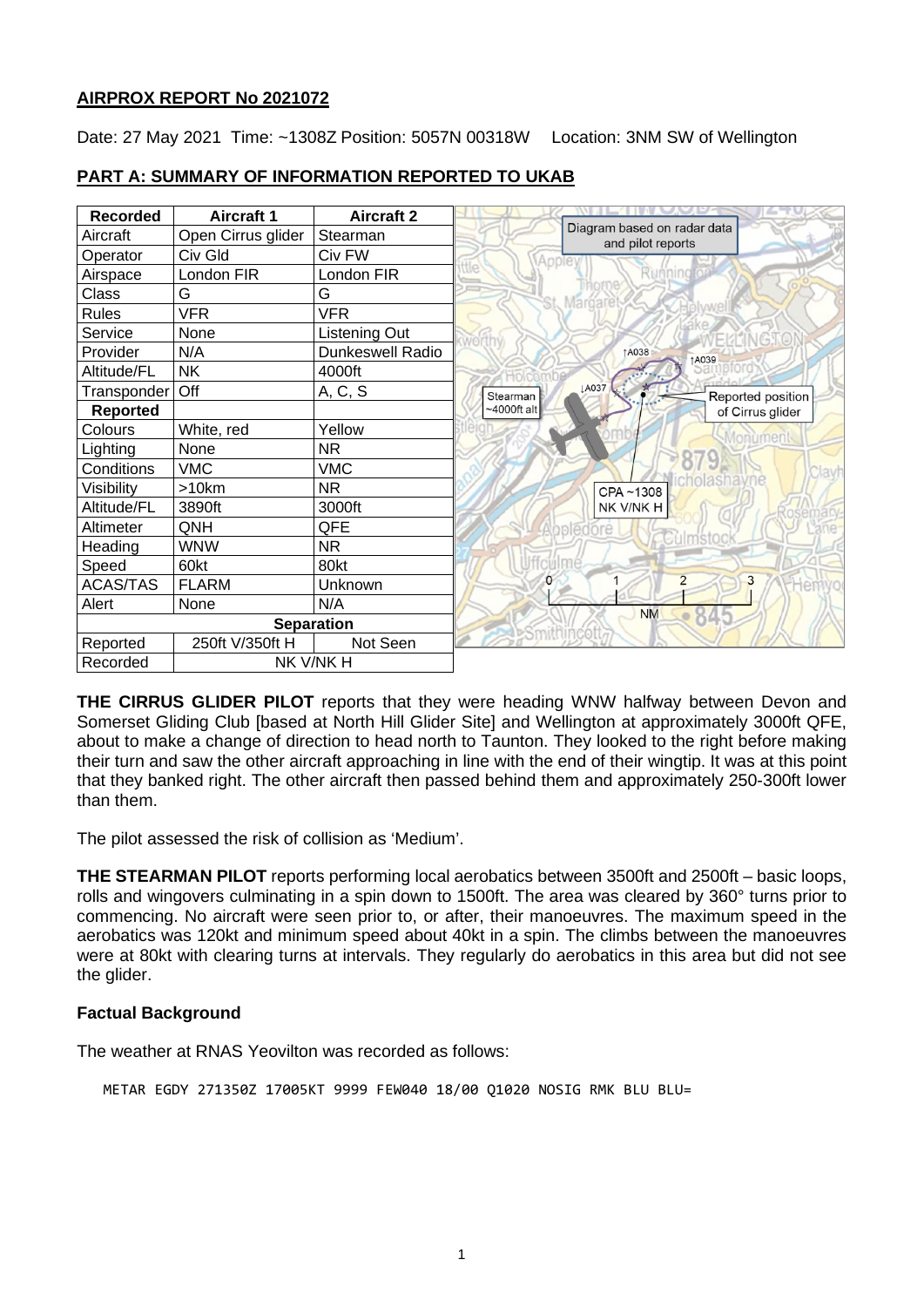### **Analysis and Investigation**

#### **UKAB Secretariat**

An analysis of the NATS radar replay was undertaken. The Stearman was recorded in the area of the reported Airprox but there were no radar returns that corresponded to the reported position of the Cirrus glider. A number of primary radar returns were visible within an 8NM radius of the reported position of the Airprox (see Figure 1) but none of these returns were consistent enough to attribute to the Cirrus glider.



Figure 1 - Estimated CPA

The Cirrus glider and Stearman pilots shared an equal responsibility for collision avoidance and not to operate in such proximity to other aircraft as to create a collision hazard.<sup>[1](#page-1-0)</sup>

#### **Summary**

An Airprox was reported when a Cirrus glider and a Stearman flew into proximity 3NM SW of Wellington at approximately 1308Z on Thursday 27<sup>th</sup> May 2021. Both pilots were operating under VFR in VMC, the Cirrus glider pilot was not in receipt of an ATS and the Stearman pilot was listening out on the Dunkeswell Radio frequency.

#### **PART B: SUMMARY OF THE BOARD'S DISCUSSIONS**

Information available consisted of reports from both pilots and radar photographs/video recordings. Relevant contributory factors mentioned during the Board's discussions are highlighted within the text in bold, with the numbers referring to the Contributory Factors table displayed in Part C.

Due to the exceptional circumstances presented by the coronavirus pandemic, this incident was assessed as part of a 'virtual' UK Airprox Board meeting where members provided a combination of written contributions and dial-in/VTC comments.

The Board first considered the actions of the Open Cirrus glider pilot and heard from a glider pilot member that the  $BGA<sup>2</sup>$  $BGA<sup>2</sup>$  $BGA<sup>2</sup>$  encourages pilots to report Airprox whenever they feel that safety may have

<span id="page-1-0"></span><sup>1</sup> (UK) SERA.3205 Proximity.

<span id="page-1-1"></span><sup>2</sup> British Gliding Association.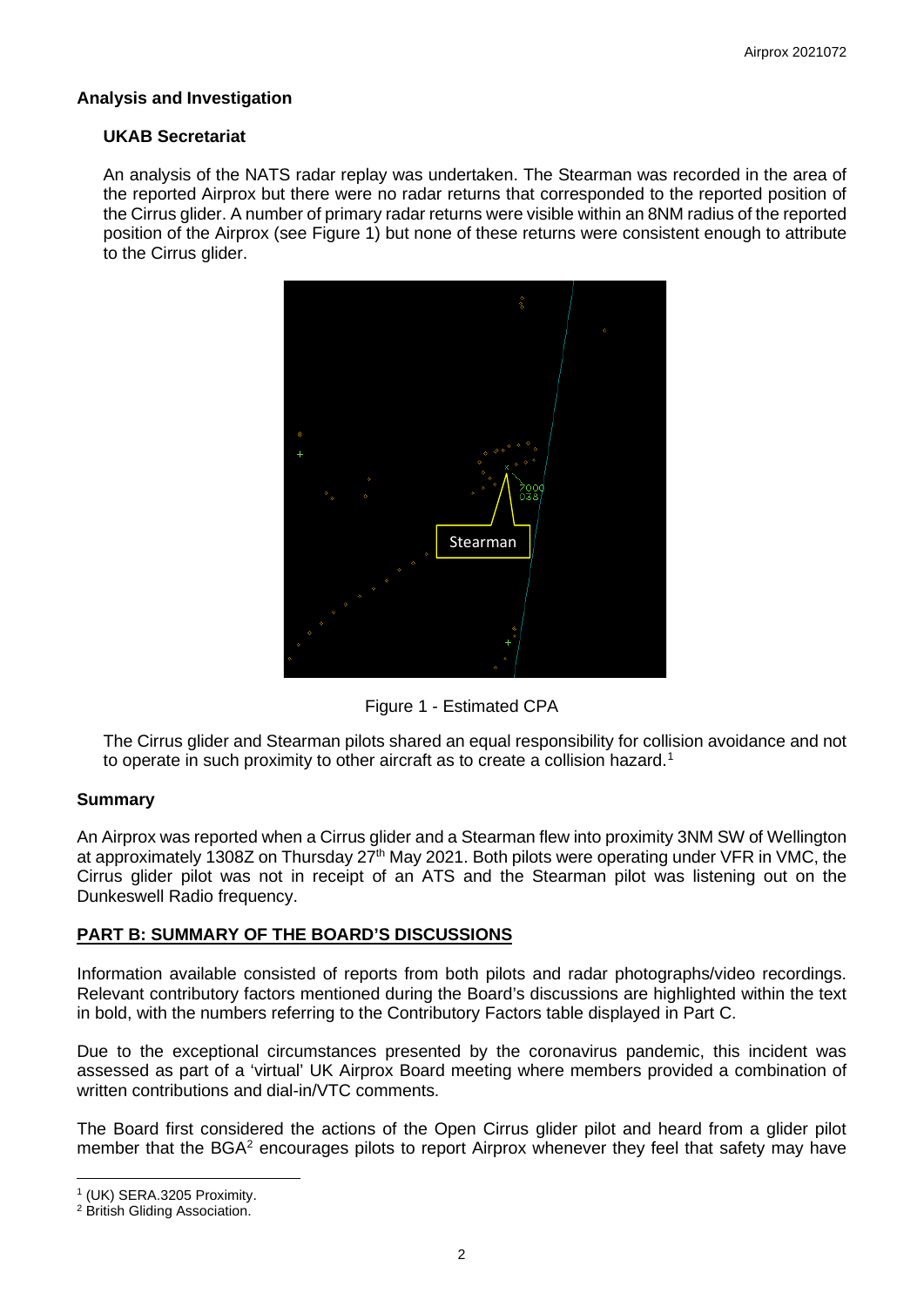been compromised. The Board noted that the glider did not appear on the NATS radar replay and was disappointed that the glider pilot had not responded to requests to provide their GPS log file from the flight, as this hindered their understanding of the geometry of the encounter. However, from the information available the Board agreed that the glider pilot's FLARM had not been able to detect the transponder fitted to the Stearman (**CF2**) and, without any form of Air Traffic Service, they had therefore not had any situational awareness of the presence of the other aircraft (**CF1**). This had left the glider pilot to rely on their lookout for the detection of other aircraft and members agreed that the glider pilot, on sighting the Stearman, had been concerned by its proximity (**CF4**).

Turning to the actions of the Stearman pilot, the Board also noted that they had chosen not to seek an Air Traffic Service – although it was acknowledged that this may have been of limited value given that the glider had not been carrying a transponder – and that the pilot had not reported whether or not the aircraft had been fitted with any equipment capable of detecting the FLARM carried by the glider. Members considered it likely that, had the Stearman been fitted with additional electronic conspicuity equipment, then the pilot would have reported as such and so concluded that the Stearman pilot had not had any situational awareness of the proximity of the Open Cirrus glider (**CF1**) [Post-Board note: the Stearman pilot has since fitted their aircraft with a FLARM receiver]. There then followed a discussion on the use of transponders while conducting aerobatics – members agreed that the best course of action would normally be to secure a surveillance-based Air Traffic Service and to then set the squawk assigned by the ATC unit. This would not only give that unit awareness of the aircraft's position and pilot's intentions (and clearly enable Traffic Information to be passed), but would also allow other ATC units to identify which ATC unit was working that traffic. However, in cases where there was no appropriate ATC unit to contact, the Board wished to remind pilots of the importance of selecting their transponder Mode A code to 7004 when carrying out aerobatic manoeuvres as this indicates to ATC that their tracks and altitudes are subject to rapid change and so controllers can plan the routing of other aircraft under their control accordingly. Returning to the Airprox itself, a GA pilot member with experience in conducting aerobatics commented on the fact that the  $HASELL<sup>3</sup>$  $HASELL<sup>3</sup>$  $HASELL<sup>3</sup>$  and  $HELL<sup>4</sup>$  $HELL<sup>4</sup>$  $HELL<sup>4</sup>$  checks are designed to remind pilots to maintain their lookout whilst manoeuvring but that, nonetheless, the very nature of the manoeuvring can limit a pilot's ability to scan all around the aircraft. Whilst there was no suggestion that the Stearman pilot had not been conducting as through a lookout as they were able to, the Board agreed that, as the Stearman pilot reported, they did not see the Open Cirrus glider and that this had been contributory to the Airprox (**CF3**).

Finally, the Board considered the risk involved in this Airprox. Members noted that the Stearman had been tracked by the NATS radars but that no recorded data regarding the glider's track and altitude had been available. Without this information it was difficult for the Board to judge the actual proximity of the 2 aircraft, and members were further limited by the fact that the Stearman pilot had not seen the glider. However, the Board considered the glider pilot's assessment of the collision risk ('medium') and also their reported horizontal and vertical separation from the Stearman. The Board agreed that the reported separation had described a situation that had met the criteria for reporting but that normal safety standards and parameters had pertained. Accordingly, a Risk Category E was assigned to this Airprox.

# **PART C: ASSESSMENT OF CONTRIBUTORY FACTORS AND RISK**

#### Contributory Factors:

| 2021072                                                        |                                                      |                                                                            |                                                              |  |  |
|----------------------------------------------------------------|------------------------------------------------------|----------------------------------------------------------------------------|--------------------------------------------------------------|--|--|
| <b>Factor</b>                                                  | <b>Description</b>                                   | <b>ECCAIRS Amplification</b>                                               | <b>UKAB Amplification</b>                                    |  |  |
| <b>Flight Elements</b>                                         |                                                      |                                                                            |                                                              |  |  |
| • Situational Awareness of the Conflicting Aircraft and Action |                                                      |                                                                            |                                                              |  |  |
| Contextual                                                     | • Situational Awareness and<br><b>Sensory Events</b> | Events involving a flight crew's<br>awareness and perception of situations | Pilot had no, late or only<br>generic, Situational Awareness |  |  |
| • Electronic Warning System Operation and Compliance           |                                                      |                                                                            |                                                              |  |  |

<span id="page-2-0"></span><sup>3</sup> Height, Airframe, Security, Engine, Location, Lookout.

<span id="page-2-1"></span><sup>4</sup> An abbreviated form of HASELL checks.